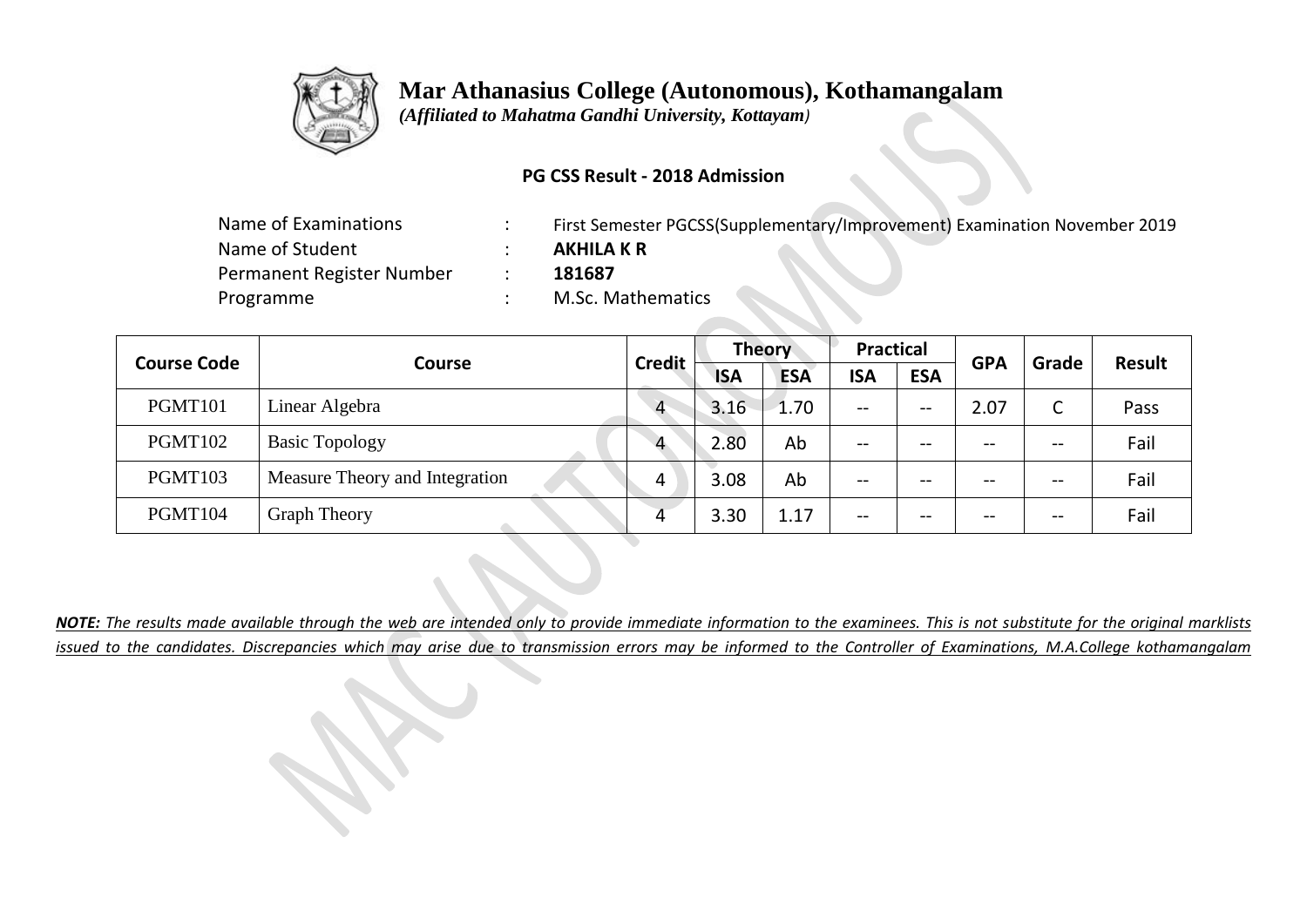

 *(Affiliated to Mahatma Gandhi University, Kottayam)*

### **PG CSS Result - 2018 Admission**

| Name of Examinations      | First Semester PGCSS(Supplementary/Improvement) Examination November 2019 |
|---------------------------|---------------------------------------------------------------------------|
| Name of Student           | <b>ANJU BENNY</b>                                                         |
| Permanent Register Number | 181688                                                                    |
| Programme                 | M.Sc. Mathematics                                                         |
|                           |                                                                           |

|  | <b>Course Code</b> |                     | <b>Credit</b>           | <b>Theory</b> |                       | <b>Practical</b> |            | <b>GPA</b> | Grade | <b>Result</b> |
|--|--------------------|---------------------|-------------------------|---------------|-----------------------|------------------|------------|------------|-------|---------------|
|  |                    | Course              |                         | <b>ISA</b>    | <b>ESA</b>            | <b>ISA</b>       | <b>ESA</b> |            |       |               |
|  | PGMT104            | <b>Graph Theory</b> | $\overline{\mathbf{A}}$ | 3.70          | 77<br>$\mathcal{L}$ . | --               | $- -$      | 3.00       | B     | Pass          |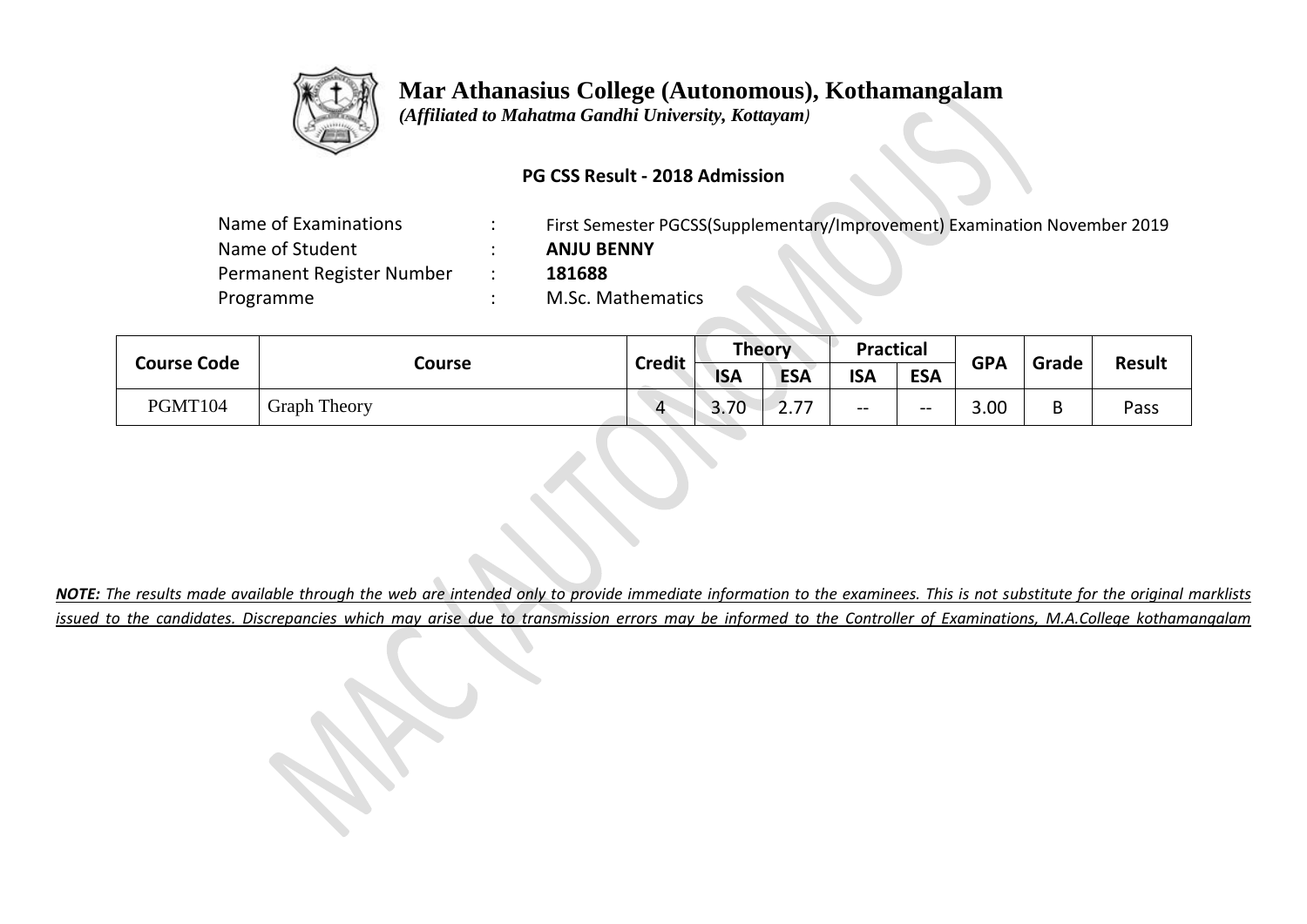

 *(Affiliated to Mahatma Gandhi University, Kottayam)*

### **PG CSS Result - 2018 Admission**

| Name of Examinations      | First Semester PGCSS(Supplementary/Improvement) Examination November 2019 |
|---------------------------|---------------------------------------------------------------------------|
| Name of Student           | <b>ASHA BABY</b>                                                          |
| Permanent Register Number | 181691                                                                    |
| Programme                 | M.Sc. Mathematics                                                         |
|                           |                                                                           |

|  | <b>Course Code</b> |                       | <b>Credit</b> | Theory     |            | <b>Practical</b> |            | <b>GPA</b>  | Grade | <b>Result</b> |
|--|--------------------|-----------------------|---------------|------------|------------|------------------|------------|-------------|-------|---------------|
|  |                    | Course                |               | <b>ISA</b> | <b>ESA</b> | <b>ISA</b>       | <b>ESA</b> |             |       |               |
|  | PGMT102            | <b>Basic Topology</b> | $\Delta$      | 3.80       | 3.47       | $- -$            | $- -$      | 2.5<br>ວ.ວວ | Α     | Pass          |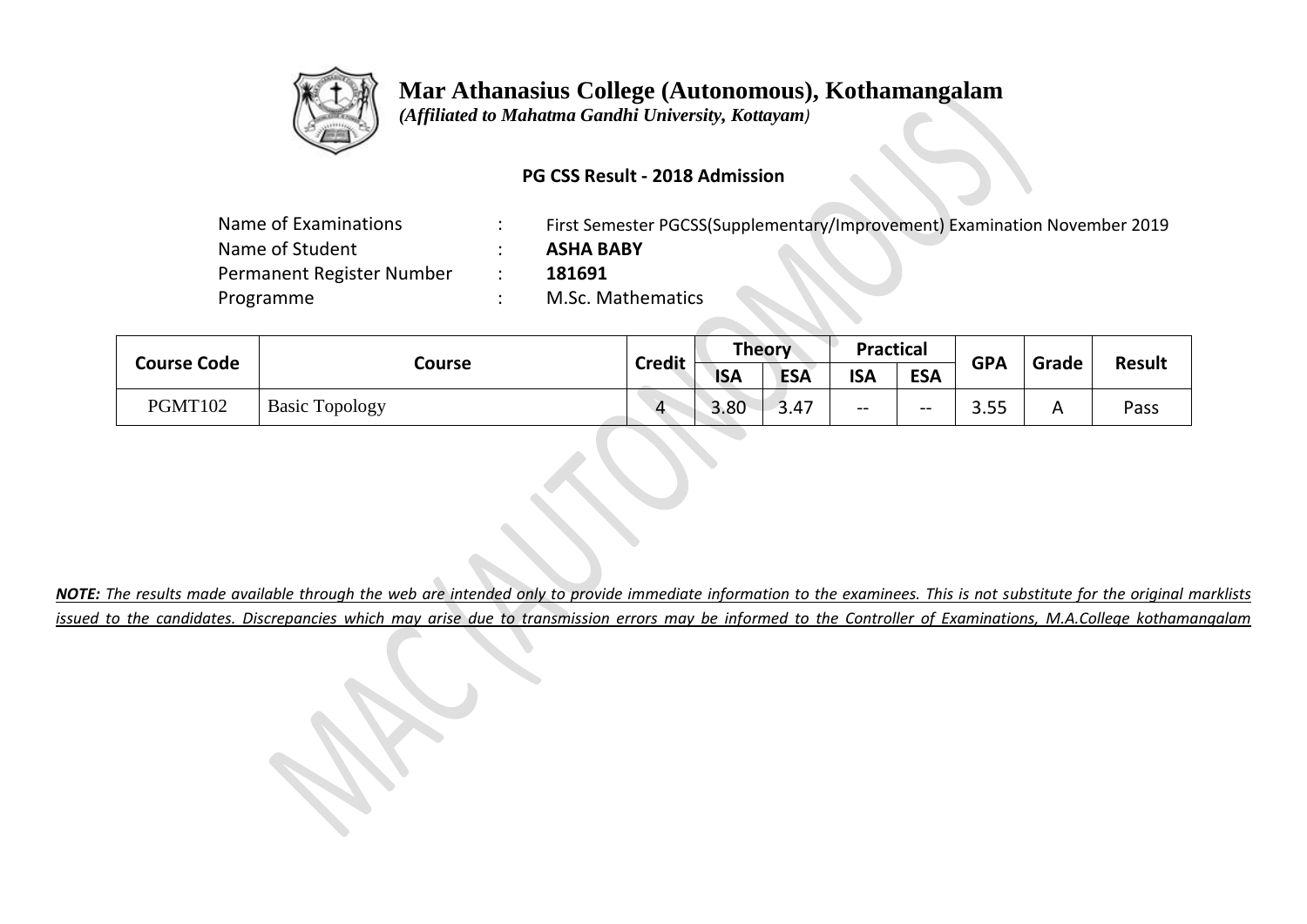

 *(Affiliated to Mahatma Gandhi University, Kottayam)*

#### **PG CSS Result - 2018 Admission**

| Name of Examinations      |  |
|---------------------------|--|
| Name of Student           |  |
| Permanent Register Number |  |
| Programme                 |  |

- First Semester PGCSS(Supplementary/Improvement) Examination November 2019
- Name of Student : **ATHIRA P THANKAPPAN**
- $: 181692$

: M.Sc. Mathematics

| <b>Course Code</b> |                       | <b>Credit</b>  | <b>Theory</b> |            | <b>Practical</b> |                                                     | <b>GPA</b> |        | <b>Result</b> |
|--------------------|-----------------------|----------------|---------------|------------|------------------|-----------------------------------------------------|------------|--------|---------------|
|                    | Course                |                | <b>ISA</b>    | <b>ESA</b> | <b>ISA</b>       | <b>ESA</b>                                          |            | Grade  |               |
| PGMT102            | <b>Basic Topology</b> | $\overline{4}$ | 2.90          | 1.80       | --               | $\hspace{0.05cm}$ – $\hspace{0.05cm}$               | 2.08       | ∽<br>֊ | Pass          |
| PGMT104            | <b>Graph Theory</b>   | Δ              | 2.80          | 2.13       | --               | $\hspace{0.05cm} -\hspace{0.05cm} -\hspace{0.05cm}$ | 2.30       | ⌒<br>֊ | Pass          |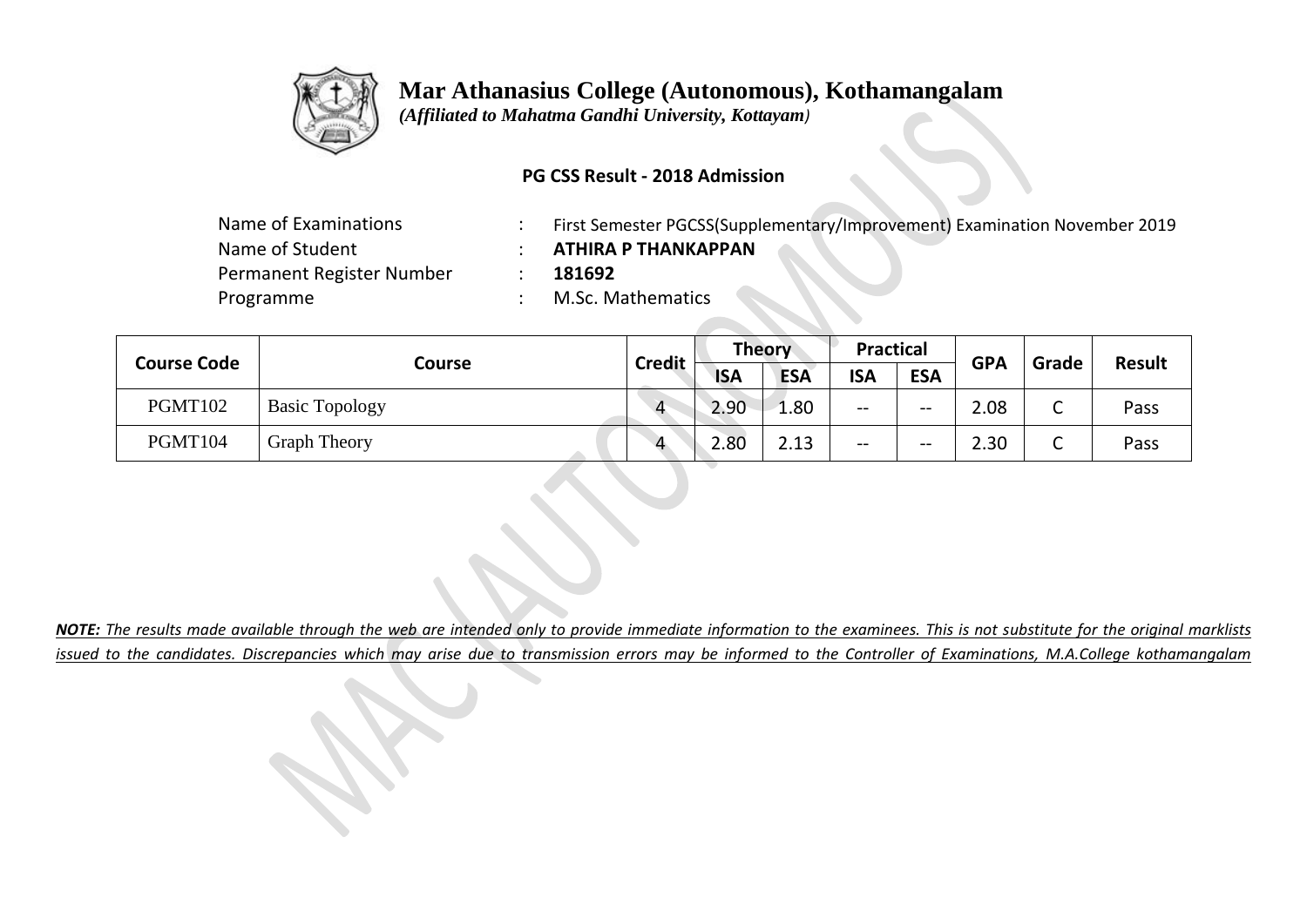

 *(Affiliated to Mahatma Gandhi University, Kottayam)*

### **PG CSS Result - 2018 Admission**

| Name of Examinations      | First Semester PGCSS(Supplementary/Improvement) Examination November 2019 |
|---------------------------|---------------------------------------------------------------------------|
| Name of Student           | <b>DELLA JOHN</b>                                                         |
| Permanent Register Number | 181693                                                                    |
| Programme                 | M.Sc. Mathematics                                                         |

| <b>Course Code</b> |                       | <b>Credit</b>  | <b>Theory</b> |            | <b>Practical</b> |            | <b>GPA</b> | Grade | <b>Result</b> |
|--------------------|-----------------------|----------------|---------------|------------|------------------|------------|------------|-------|---------------|
|                    | Course                |                | <b>ISA</b>    | <b>ESA</b> | <b>ISA</b>       | <b>ESA</b> |            |       |               |
| PGMT101            | Linear Algebra        | $\overline{4}$ | 3.30          | Ab         | --               | $- -$      | $- -$      | $- -$ | Fail          |
| PGMT102            | <b>Basic Topology</b> | Δ              | 3.80          | 3.70       | $- -$            | $- -$      | 3.73       | A     | Pass          |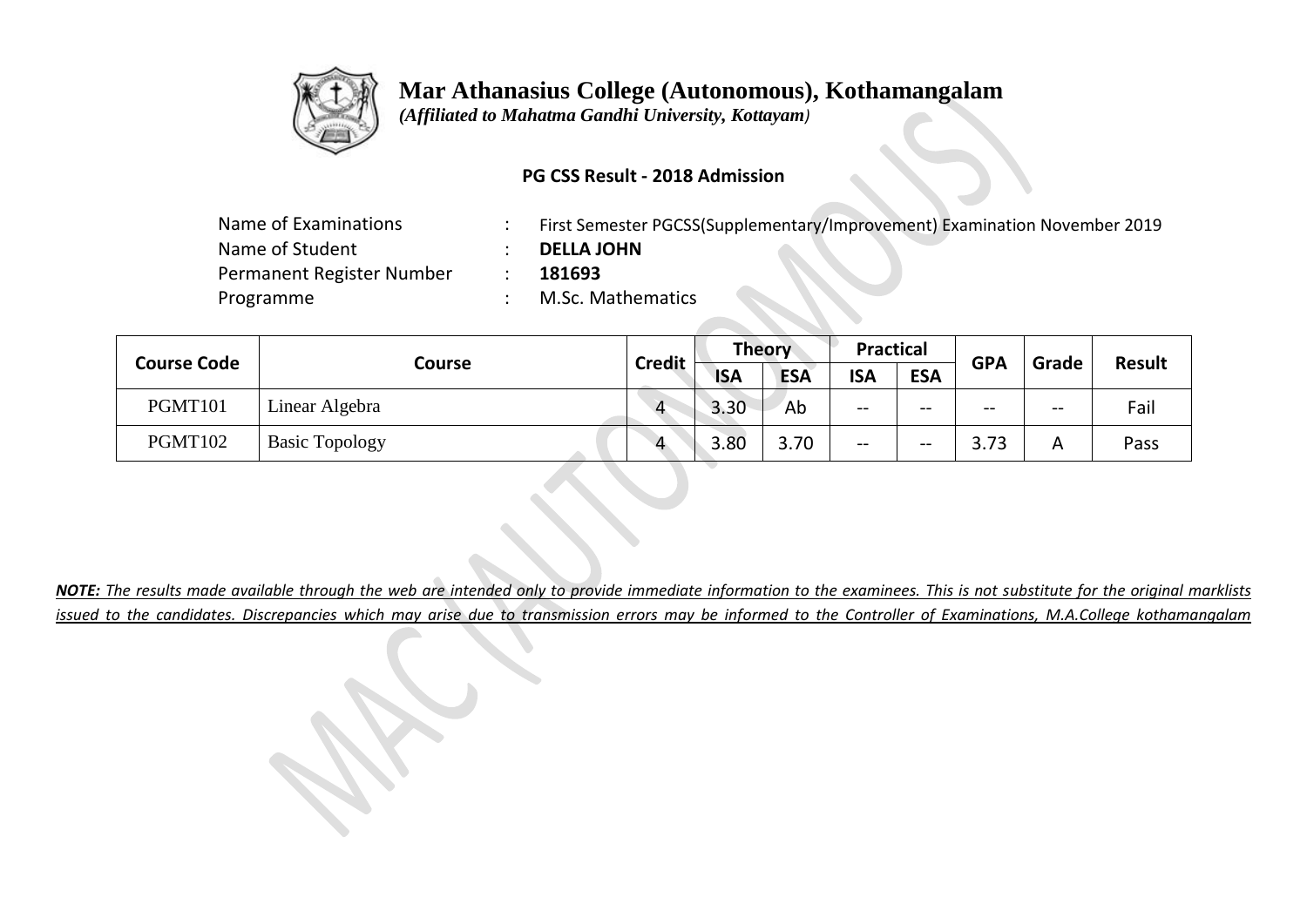

 *(Affiliated to Mahatma Gandhi University, Kottayam)*

### **PG CSS Result - 2018 Admission**

| Name of Examinations      | First Semester PGCSS(Supplementary/Improvement) Examination November 2019 |
|---------------------------|---------------------------------------------------------------------------|
| Name of Student           | <b>RENJANA RAVI</b>                                                       |
| Permanent Register Number | 181697                                                                    |
| Programme                 | M.Sc. Mathematics                                                         |
|                           |                                                                           |

| <b>Course Code</b> |                       |                | <b>Theory</b> |            | <b>Practical</b> |            | <b>GPA</b> | Grade                                 | <b>Result</b> |
|--------------------|-----------------------|----------------|---------------|------------|------------------|------------|------------|---------------------------------------|---------------|
|                    | <b>Course</b>         | <b>Credit</b>  | <b>ISA</b>    | <b>ESA</b> | <b>ISA</b>       | <b>ESA</b> |            |                                       |               |
| PGMT102            | <b>Basic Topology</b> | $\overline{4}$ | 2.90          | 0.93       | --               | --         | $- -$      | $\overline{\phantom{m}}$              | Fail          |
| PGMT104            | <b>Graph Theory</b>   | $\Delta$       | 2.73          | 1.10       | --               | --         | $- -$      | $\hspace{0.05cm}$ – $\hspace{0.05cm}$ | Fail          |
| PGMT105            | Complex Analysis      |                | 2.92          | 1.93       | --               | $- -$      | 2.18       | ⌒<br>֊                                | Pass          |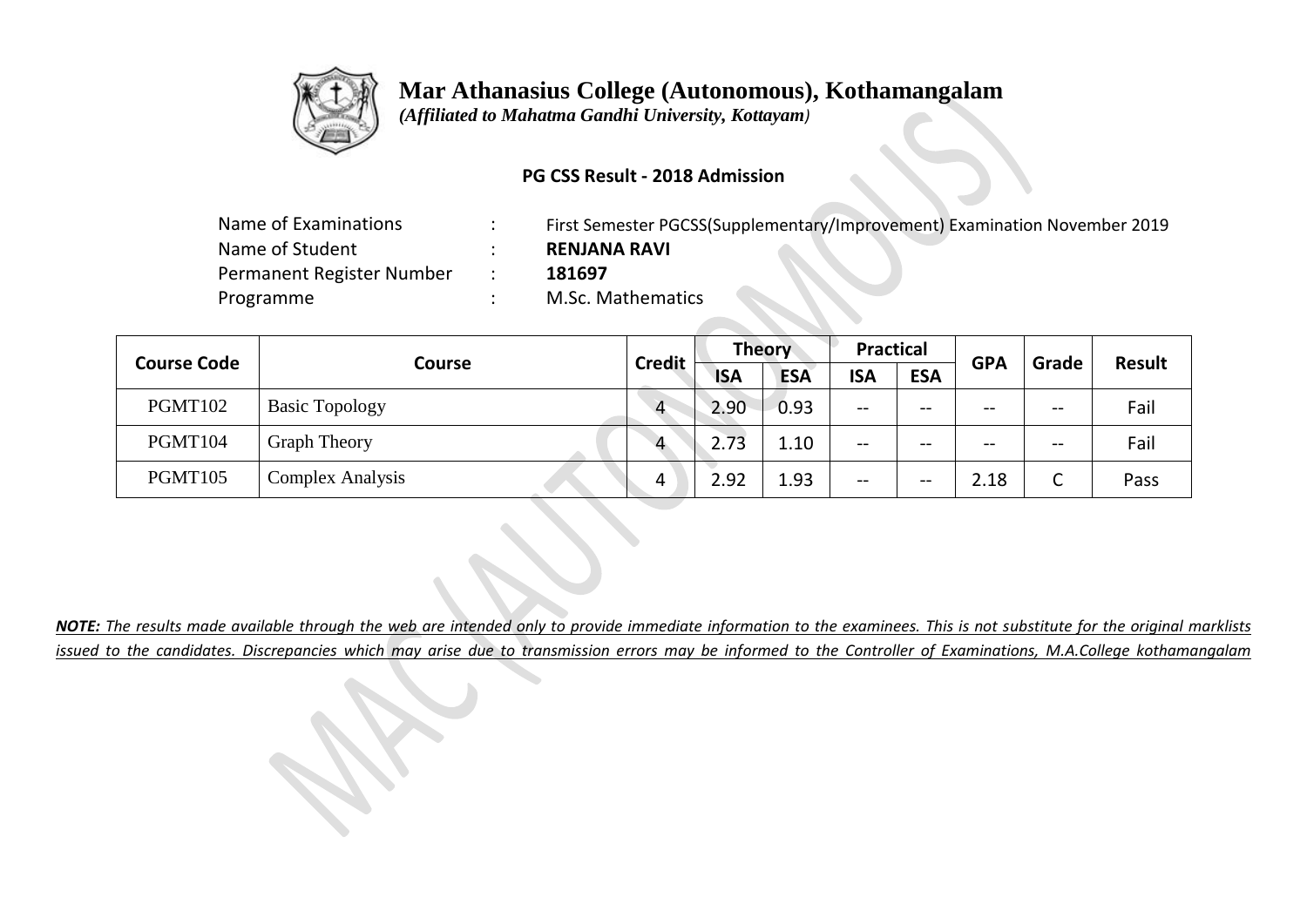

 *(Affiliated to Mahatma Gandhi University, Kottayam)*

### **PG CSS Result - 2018 Admission**

| Name of Examinations      | First Semester PGCSS(Supplementary/Improvement) Examination November 2019 |
|---------------------------|---------------------------------------------------------------------------|
| Name of Student           | <b>SWATHY N NABOOTHIRI</b>                                                |
| Permanent Register Number | 181700                                                                    |
| Programme                 | M.Sc. Mathematics                                                         |

| <b>Course Code</b> | Course                | <b>Credit</b> | <b>Theory</b> |            | <b>Practical</b> |            | <b>GPA</b> | Grade |               |
|--------------------|-----------------------|---------------|---------------|------------|------------------|------------|------------|-------|---------------|
|                    |                       |               | <b>ISA</b>    | <b>ESA</b> | <b>ISA</b>       | <b>ESA</b> |            |       | <b>Result</b> |
| PGMT101            | Linear Algebra        | $\Delta$      | 3.80          | 3.63       | --               | $- -$      | 3.67       | A     | Pass          |
| PGMT102            | <b>Basic Topology</b> | $\Lambda$     | 3.90          | 3.70       | --               | $- -$      | 3.75       | A     | Pass          |